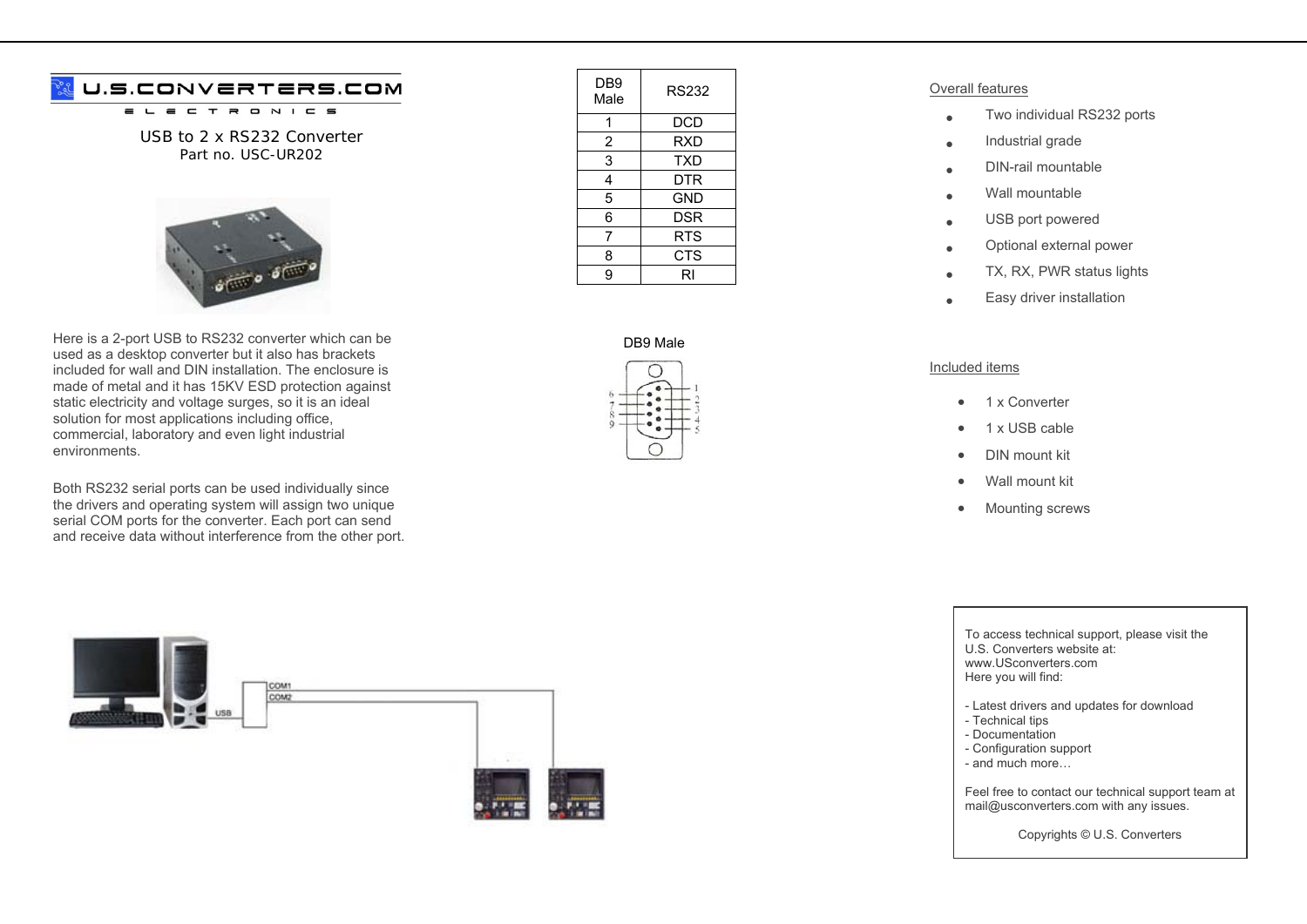| <b>SPECIFICATIONS</b>                       |                                                                                                                                                                                                                                                                                                                                                                                                                                                                                                                                                                                                |
|---------------------------------------------|------------------------------------------------------------------------------------------------------------------------------------------------------------------------------------------------------------------------------------------------------------------------------------------------------------------------------------------------------------------------------------------------------------------------------------------------------------------------------------------------------------------------------------------------------------------------------------------------|
| Part number                                 | USC-UR202                                                                                                                                                                                                                                                                                                                                                                                                                                                                                                                                                                                      |
| Operating system                            | Windows 11, 10, 8.1, 8 (32/64-bit), Windows Server 2016, Windows Server 2012 / R2, Windows 7 (32/64-bit), Windows Server 2008 R2, Vista<br>$\bullet$<br>(32/64-bit), Windows Server 2008 (32/64-bit), XP, Windows Server 2003 (32/64-bit), 2000, (all WHQL compliant). Windows RT as D2XX drivers<br>only.<br>Windows CE v4.2 - 5.2, 6.0, 7.0 and 2013 including: Windows Mobile 2003, 2003 SE, Windows Mobile 5, 6, 6.1 and 6.5<br>$\bullet$<br>Linux (built into kernel 3.0.0-19 and above)<br>$\bullet$<br>Mac OS 8, OS 9, OS X 10.3 to 10.9 and above<br>$\bullet$<br>Android<br>$\bullet$ |
| Processor                                   | FT2232HL                                                                                                                                                                                                                                                                                                                                                                                                                                                                                                                                                                                       |
| RS232 Interface                             | RS232 DB9 Male x 2                                                                                                                                                                                                                                                                                                                                                                                                                                                                                                                                                                             |
| RS232 output power                          |                                                                                                                                                                                                                                                                                                                                                                                                                                                                                                                                                                                                |
| Cable length                                | 75 inches / 190cm                                                                                                                                                                                                                                                                                                                                                                                                                                                                                                                                                                              |
| <b>USB</b> interface                        | <b>Standard Type B Female</b>                                                                                                                                                                                                                                                                                                                                                                                                                                                                                                                                                                  |
| <b>Indication LEDs</b>                      | TX, RX and Power                                                                                                                                                                                                                                                                                                                                                                                                                                                                                                                                                                               |
| Ports                                       | 2-port                                                                                                                                                                                                                                                                                                                                                                                                                                                                                                                                                                                         |
| Signals                                     | TX, RX, RTS, CTS, DTR, DSR, RI and GND                                                                                                                                                                                                                                                                                                                                                                                                                                                                                                                                                         |
| Power on pin 9                              | <b>No</b>                                                                                                                                                                                                                                                                                                                                                                                                                                                                                                                                                                                      |
| Baud rate                                   | 300-921,600bps (up to 3Mbps by using alising)                                                                                                                                                                                                                                                                                                                                                                                                                                                                                                                                                  |
| Parity                                      | None, Odd, Even, Mark, Space                                                                                                                                                                                                                                                                                                                                                                                                                                                                                                                                                                   |
| Data Bits                                   | 7,8                                                                                                                                                                                                                                                                                                                                                                                                                                                                                                                                                                                            |
| <b>Stop Bits</b>                            | 1.2                                                                                                                                                                                                                                                                                                                                                                                                                                                                                                                                                                                            |
| TX / RX buffer size                         | 128 Byte Transmit Buffer / 384 Byte Receive Buffer                                                                                                                                                                                                                                                                                                                                                                                                                                                                                                                                             |
| Adjustable USB transfer sizes for TX and RX | From 64 bytes to 4096 bytes                                                                                                                                                                                                                                                                                                                                                                                                                                                                                                                                                                    |
| Adjustable latency timer                    | 1 to 255 msec                                                                                                                                                                                                                                                                                                                                                                                                                                                                                                                                                                                  |
| Adjustable read and write timeouts          | 0 to 10000 msec                                                                                                                                                                                                                                                                                                                                                                                                                                                                                                                                                                                |
| <b>Flow Control</b>                         | None, Xon/Xoff, Hardware                                                                                                                                                                                                                                                                                                                                                                                                                                                                                                                                                                       |
| COM port accessible by                      | Included virtual COM port drivers or FTD2XX.DLL                                                                                                                                                                                                                                                                                                                                                                                                                                                                                                                                                |
| Special features                            | Works with Cisco Standard Break Key Sequence for Password Recovery<br>$\bullet$<br>Supports non-standard baud rates<br>$\bullet$                                                                                                                                                                                                                                                                                                                                                                                                                                                               |
| Electrostatic (ESD) protection              | 600W surge protection, 15KV static electricity protection                                                                                                                                                                                                                                                                                                                                                                                                                                                                                                                                      |
| Power                                       | Port powered from USB port. Optional external power (5VDC 1000mA, 3.5 x 1.3 x 7mm barrel connector, center +)                                                                                                                                                                                                                                                                                                                                                                                                                                                                                  |
| Current draw                                |                                                                                                                                                                                                                                                                                                                                                                                                                                                                                                                                                                                                |
| Housing                                     | Aluminum                                                                                                                                                                                                                                                                                                                                                                                                                                                                                                                                                                                       |
| <b>Dimensions</b>                           | 73.3 x 57.5 x 25.3 mm                                                                                                                                                                                                                                                                                                                                                                                                                                                                                                                                                                          |
| Weight                                      | 167g                                                                                                                                                                                                                                                                                                                                                                                                                                                                                                                                                                                           |
| Interface compliance                        | USB1.1, 2.0, 3.0, EIA/TIA RS-232                                                                                                                                                                                                                                                                                                                                                                                                                                                                                                                                                               |
| Regulatory compliance                       | FCC, CE and RoHS                                                                                                                                                                                                                                                                                                                                                                                                                                                                                                                                                                               |
| Operating temp                              | $-40^{\circ}$ C to 85 $^{\circ}$ C, 5% to 85% humidity                                                                                                                                                                                                                                                                                                                                                                                                                                                                                                                                         |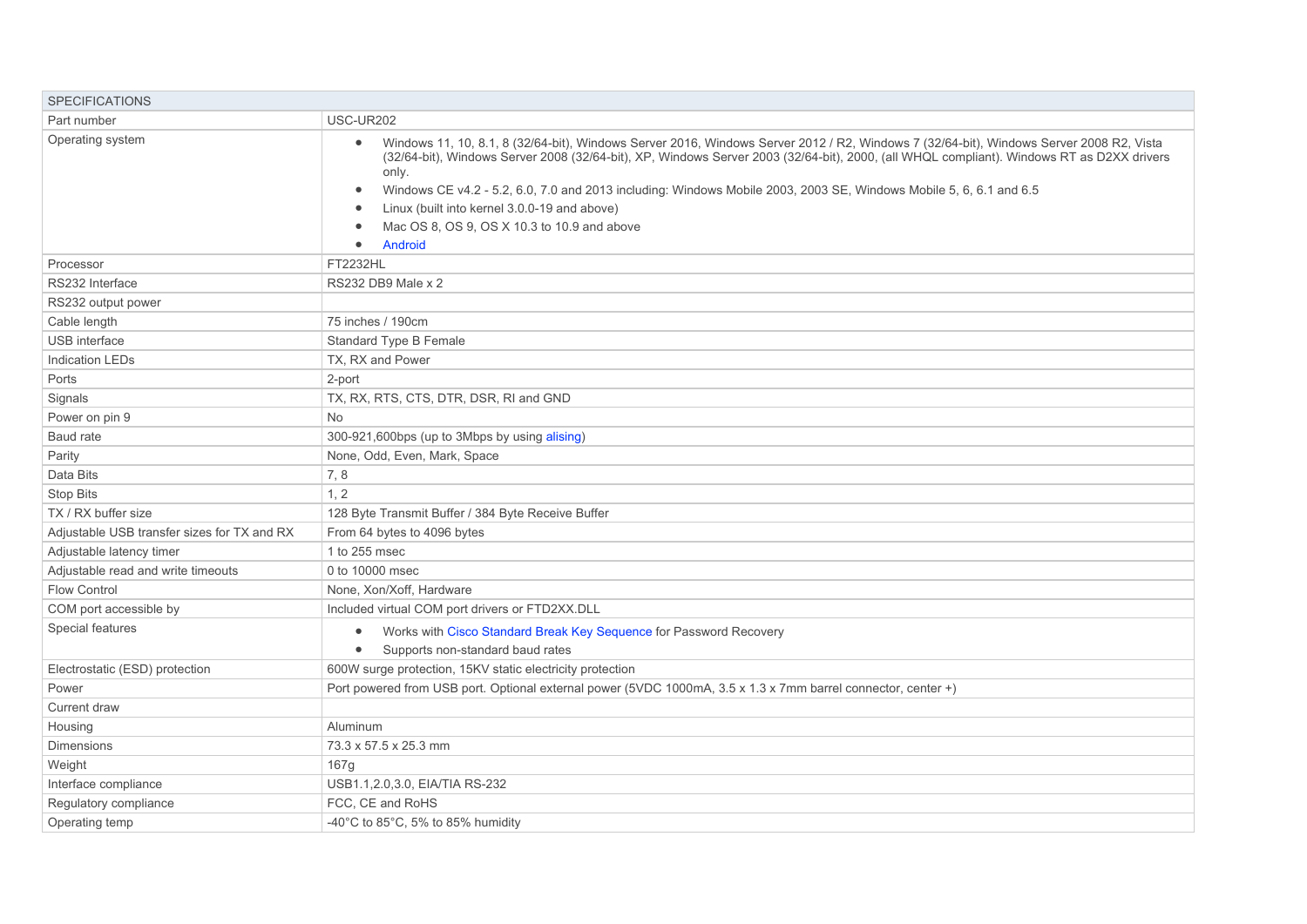| Warranty<br>$\sqrt{2}$ | .<br>warranty<br>… limite∼ |
|------------------------|----------------------------|
|------------------------|----------------------------|